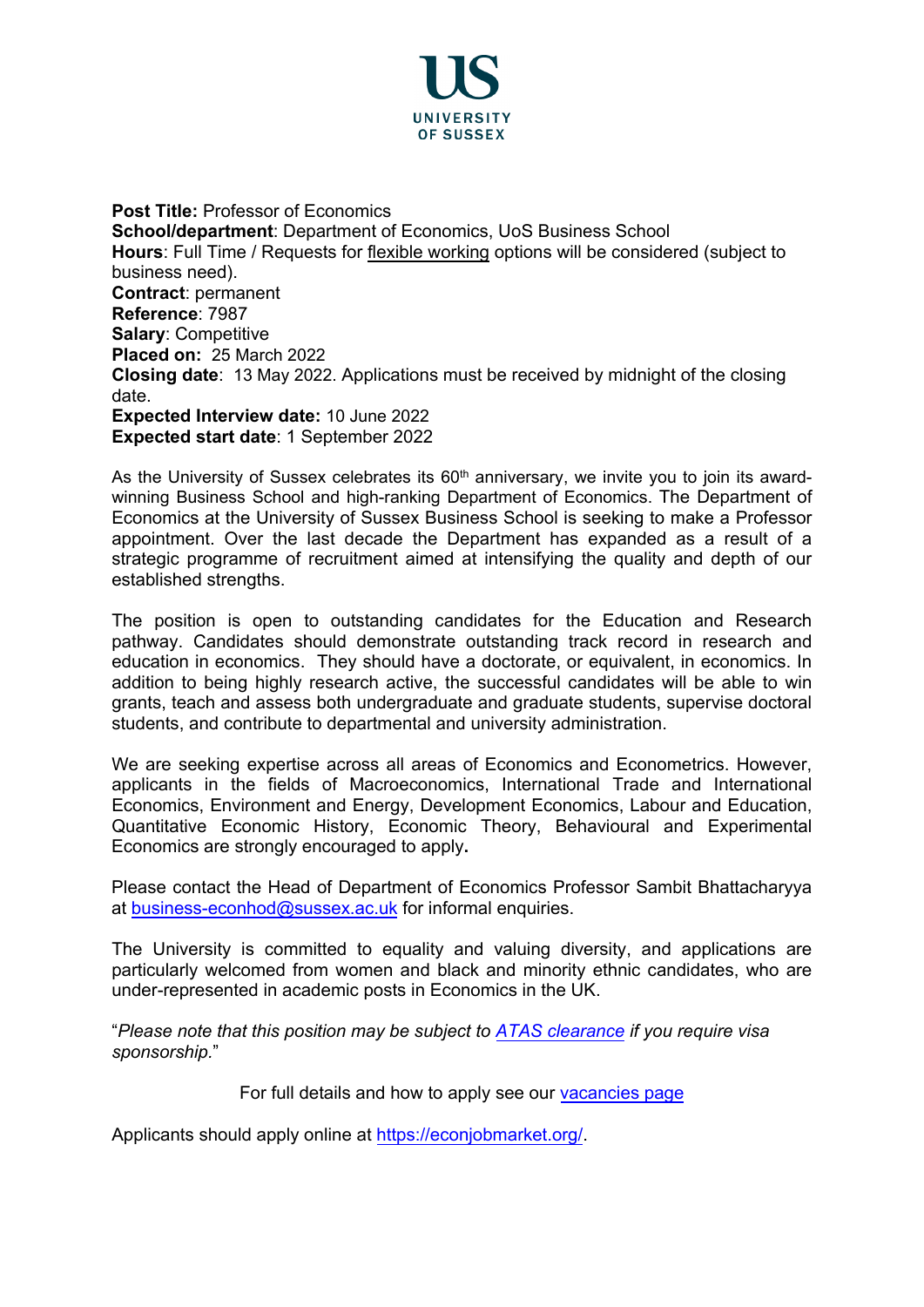Candidates should also download and complete a Personal details and equal opportunities form [DOC 110.00KB] and fill in all sections.

Email your completed personal details and equal [opportunities form,](https://www.sussex.ac.uk/about/documents/personal-data-equal-opps-form-january-2020.doc)  to seniorrecruitment@sussex.ac.uk

[You should attach your](https://www.sussex.ac.uk/about/documents/personal-data-equal-opps-form-january-2020.doc) personal details and equal opportunities form to the email in PDF format (we are unable to accept applications as google.docs or .pages) and use the format job [reference number / j](mailto:usbsrecruitment@sussex.ac.uk)ob title / your name in the subject line.

You can also send your personal details and equal opportunities form by post to Human Resources Division, Sussex House, University of Sussex, Falmer, Brighton, BN1 9RH.

*The University of Sussex values the diversity of its staff and students and we welcome applicants from all backgrounds.* 

### **2. The School / Division**

As the University of Sussex celebrates its  $60<sup>th</sup>$  anniversary, we invite you to join its award winning, accredited, top ranking Business School. The University of Sussex Business School is a unique research-focused interdisciplinary school, which takes a strong policydirected view on business practices while also developing the underlying core disciplines. It includes the Department of Accounting and Finance, the Department of Strategy and Marketing, the Department of Management, the Department of Economics and the Science Policy Research Unit (SPRU).

The School has a strong international reputation. It is both EQUIS and AMBA accredited. The School ranked 13th in the UK for Business and Economics (Times Higher Education World University Rankings 2022) and second in the UK for research income (CABS). The School's research output is world leading and it delivers excellent employability outcomes for graduates. The School subscribes to the Principles of Responsible Education Management which support the United Nations Sustainable Development Goals. Find out more about the School [online.](https://www.sussex.ac.uk/business-school/)

With such excellent foundations the School offers something distinctive and special to the future of business, management and economics research and education in the UK and beyond. It is exceptionally well placed to provide leadership in the development and dissemination of sustainable business and management practice, informed by sound economic logic.

The Department of Economics is undergoing a further expansion as part of the University's strategy of investment in the School. The Department has experienced an almost threefold increase in size over the past decade and currently has a faculty base of over 40. This strategic growth has resulted in an invigorated department with some of the brightest and best early career economists and a strong core of experienced and respected senior academics providing research experience and leadership. This transformation is reflected in our REF2014 performance where we ranked 18th overall for our submission to the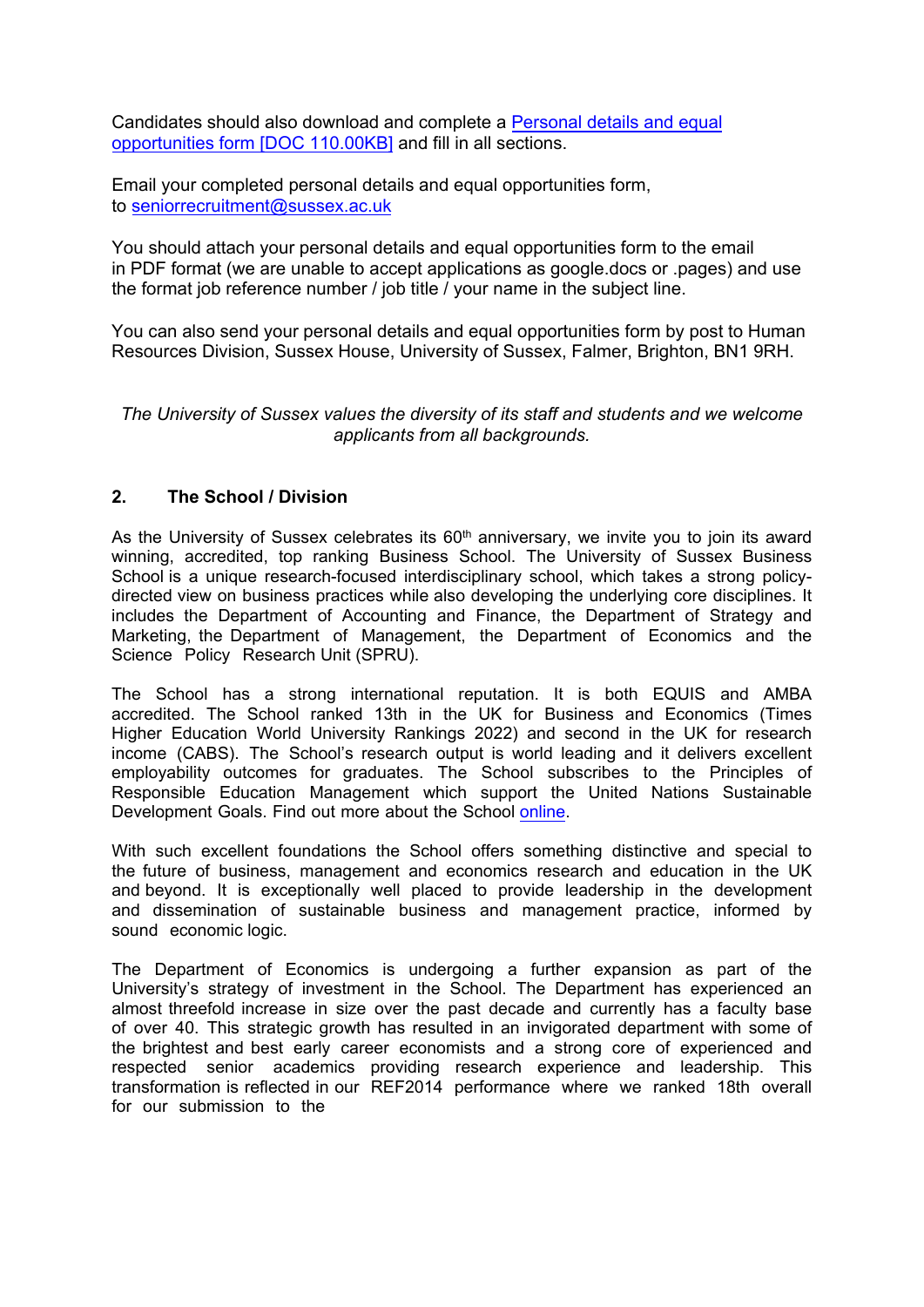Economics and Econometrics Panel and in the top ten for the policy impact of our research. The Department's ambition is to improve on this ranking for REF2021 and beyond.

The Department of Economics at Sussex is committed to high quality teaching and research within a friendly and supportive academic environment. We have over 700 undergraduates on a variety of degree courses, approximately 90 students on our three Masters courses, and about 40 students on our research degree programme. In particular, our undergraduate student numbers have doubled in recent years with a coincident increase in quality.

We offer core undergraduate BA and BSc degrees in economics (the latter with a strong statistical/mathematical component), joint degrees with international development, international relations, politics, management and finance.

The Department runs a popular stream MSc courses in Development Economics which attract high quality applicants from all over the world. In addition, we also have Masters courses in International Finance and Economics and International Business Economics. About 25% of our undergraduate and over 70% of our postgraduate students are from overseas and enrich the learning environment in the Department. Our students have an excellent record of obtaining high quality jobs on graduation.

We provide a first-rate doctoral training programme focused on providing high quality supervision, facilities and training to nurture excellent research economists. Sussex has joined the SeNSS (South-East Network for Social Sciences), which provides ESRC PhD funding. We have high quality doctoral students researching on a range of topics, particularly in the area of development and international trade. Our doctoral graduates have a very good record of successful employment on completion of their studies, with many currently working in academia, business, financial institutions, government and across a host of international organizations including the OECD, the World Bank, the FAO, the Inter-American Development Bank, and the Asian Development Bank.

A great deal of research in the Department is on applied policy relevant research in our six traditional clusters: poverty and development; international trade; labour, education and health; quantitative economic history; environment and energy; and economic theory, behaviour and experiments. Each cluster is headed by a senior faculty member and consists of a varying mix of early career researchers and more established faculty. The membership of clusters is flexible with a collaborative culture that stimulates new and sustainable research ventures and the joint supervision of PhD students.

We have policy links to a wide range of both international and national policy making bodies, such as the European Commission, the World Bank, World Trade Organisation, Department for International Development, Department of Work and Pensions, Low Pay Commission, Department of Energy and Climate Change, UN Development Programme, UN Framework Convention on Climate Change and UNICEF as well as the international academic community. The department is also host to the UK Trade Policy Observatory which was established immediately after the UK's Brexit referendum. UKTPO is an interdisciplinary research centre encompassing economics, law, international business and IR offering independent academic research that engages widely with policy makers and stakeholders. The depth of experience of this is brought to the teaching of our degree programmes.

The following research clusters are indicative of the main areas of research strength in the Department with faculty listed according to their primary research area of interest: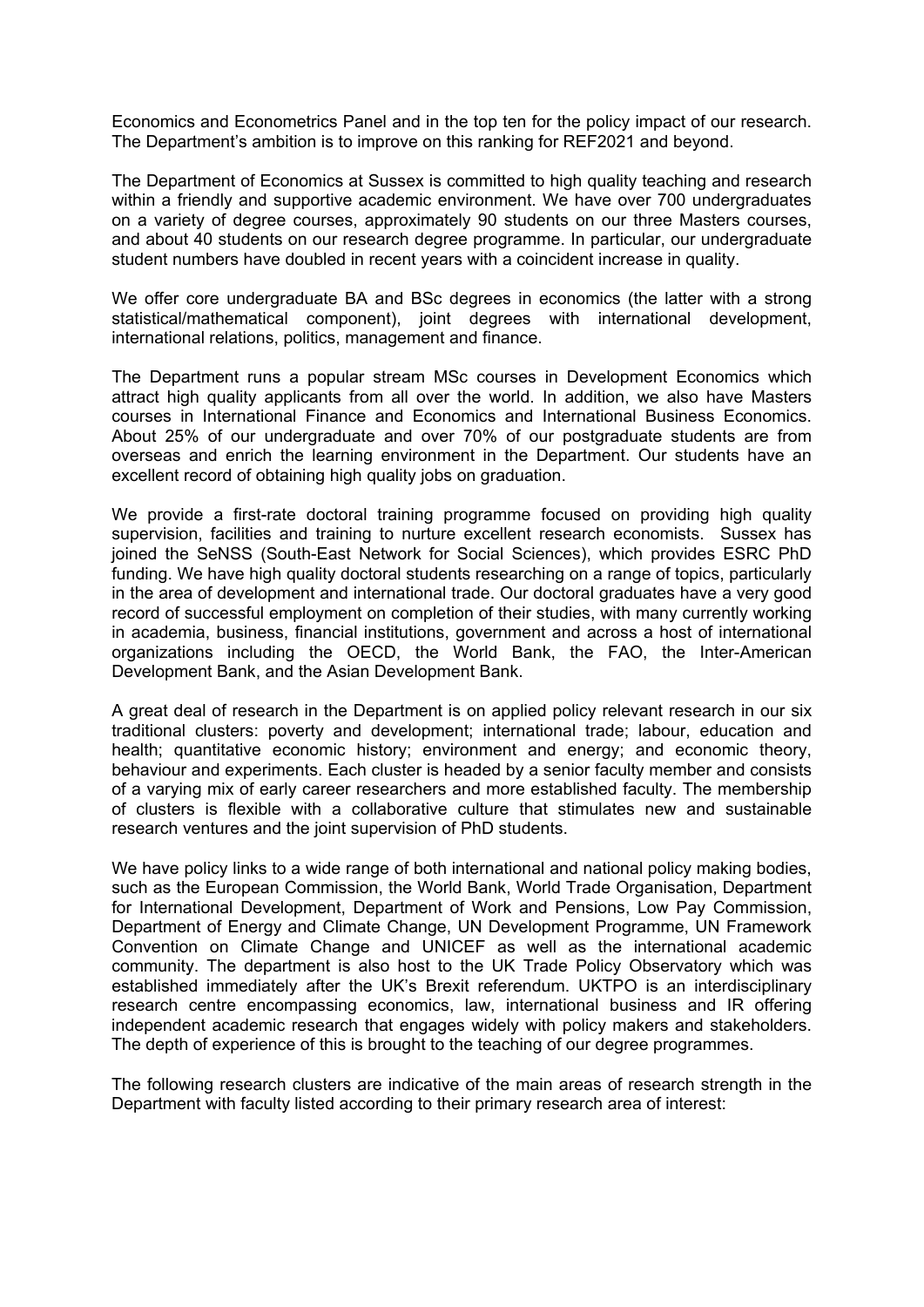1. Poverty and Development: Sambit Bhattacharyya, Amalavoyal Chari, Sonja Fagernas, Farai Jena, Julie Litchfield, Annemie Maertens, Andrew McKay, Rashaad Shabab, Mohsen Veisi, Selma Walther.

2. International Trade: Frank Brouwer, Ingo Borchert, Mattia Di Ubaldo, Michael Gasiorek, Giordano Mion, Alan Winters.

3. Labour, Education and Health: Gabriella Cagliesi, Rocco D'Este, Shilan Dargahi, Richard Dickens, Richard Disney, Peter Dolton, Iftikhar Hussain, Panu Pelkonen, Vikram Pathania, Barry Reilly, Shqiponja Telhaj.

4. Environment and Energy: Sambit Bhattacharyya, George MacKerron, Richard Tol.

5. Quantitative Economic History: Sambit Bhattacharyya, Nicholas Crafts, Miguel Ortiz Serrano.

6. Economic Theory, Behaviour and Experiments: Pawel Dziewulski, Matthew Embrey, Myrna Hennequin, Matteo Madotto, Tom Potoms, Luca Rondina.

Please find further information regarding the school/department at <https://www.sussex.ac.uk/business-school/> and [http://www.sussex.ac.uk/economics/.](http://www.sussex.ac.uk/economics/)

#### **3. Job Description**

Job Description for the post of: Professor of Economics

**Department:** Department of Economics

**Section/Unit/School:** University of Sussex Business School

**Location:** Jubilee Building, Falmer

**Grade:** Professor (Research & Education focused) Grade 10

**Responsible to:** Head of Department of Economics and Head of School

**Responsible for:** N/A

- **Key contacts:** Students, other members of Faculty within the School and University, School Officers, academics in the field in other institutions.
- **Role description:** Professor is a career-grade teaching and research position. Post-holders will be expected to take full responsibility for the design, management and delivery of their own teaching, be able to demonstrate an outstanding research portfolio, and an established reputation in their field of study. They will also be expected to provide leadership within the department and also within their field. They will provide support and guidance to less experienced members of staff.

#### **PRINCIPAL ACCOUNTABILITIES**

1. To provide academic leadership in the design and delivery of innovative and high-quality teaching programmes.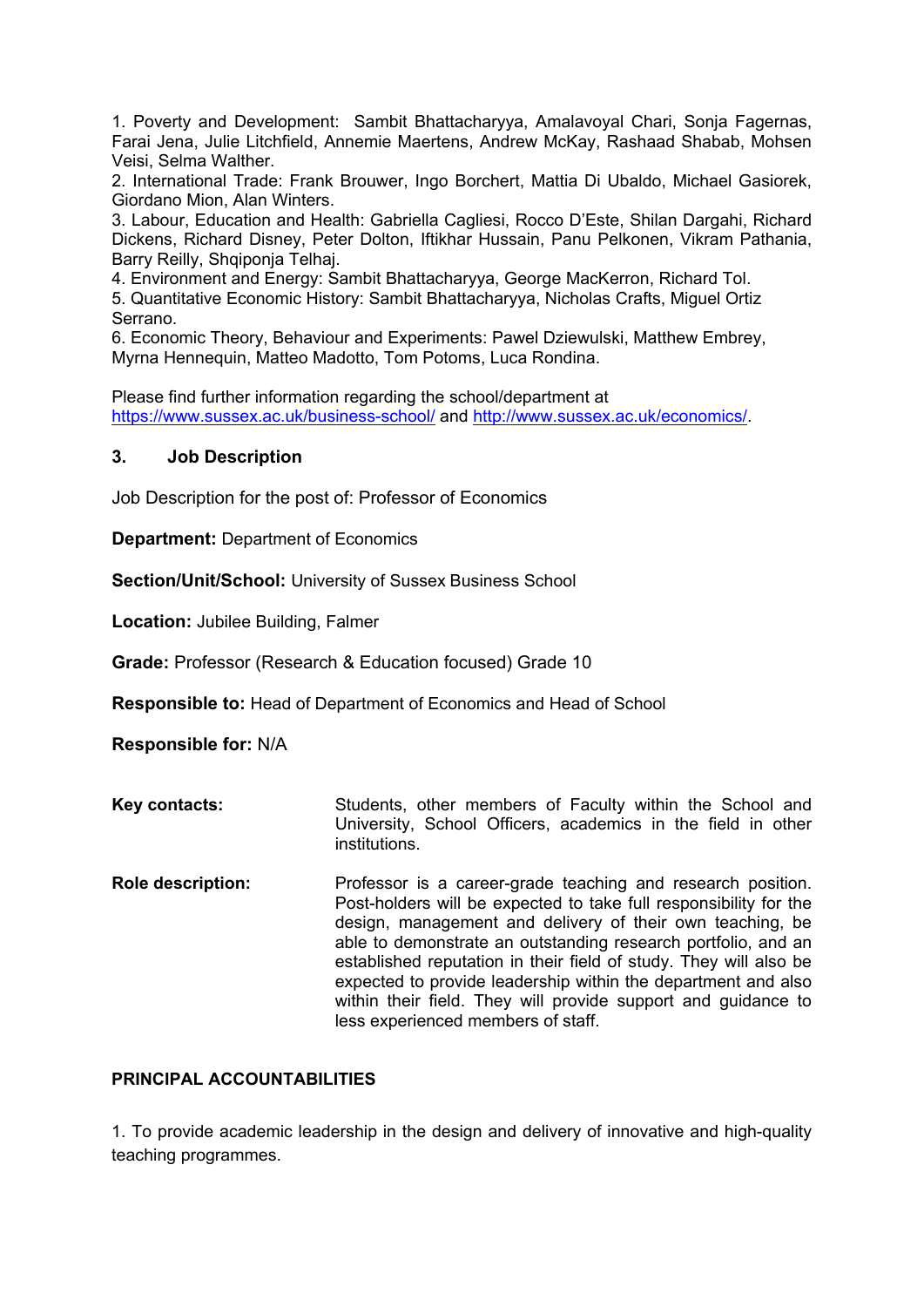2. To engage in high-quality research activity resulting in high-quality publications to be submitted to the REF at acceptable levels of volume and academic excellence; to lead major research projects; to consistently secure research funding and third-stream income; and to play a key role in the development and implementation of the School research strategy.

3. To provide guidance, support and mentoring to junior members of staff working in the same or cognate research areas.

4. To play a key role in supporting the management activities of the School and University, and to undertake a significant School directorship role if required.

# **KEY RESPONSIBILITIES**

# **1. Teaching & Student Support**

1.1 Lead the innovative design, development and delivery of the overall curricula.

1.2 Develop the quality assurance framework within the University's overall framework eg. for the validation and re-validation of courses.

1.3 Regularly review and update course content and teaching materials, ensuring that they remain up to- date and relevant, incorporating advances in the subject area and utilising appropriate technology.

1.4 Set, mark, and assess work and examinations; select appropriate assessment instruments and criteria; and provide constructive and comprehensive feedback to students.

1.5 Actively maintain an understanding of appropriate pedagogy in the subject area.

1.6 Provide academic leadership and inspiration to those teaching within the subject area.

1.7 Supervise PhD students and/or externally-funded postdoctoral staff.

1.8 Undertake and complete administrative duties required in the professional delivery of teaching.

1.9 Undertake academic advising duties, and provide first-line support for sensitive issues, referring on as appropriate to services providing further assistance.

1.10 Adopt an approachable and accessible attitude towards students, offering office hours, informal advice etc.

### **2. Research, Scholarship & Enterprise**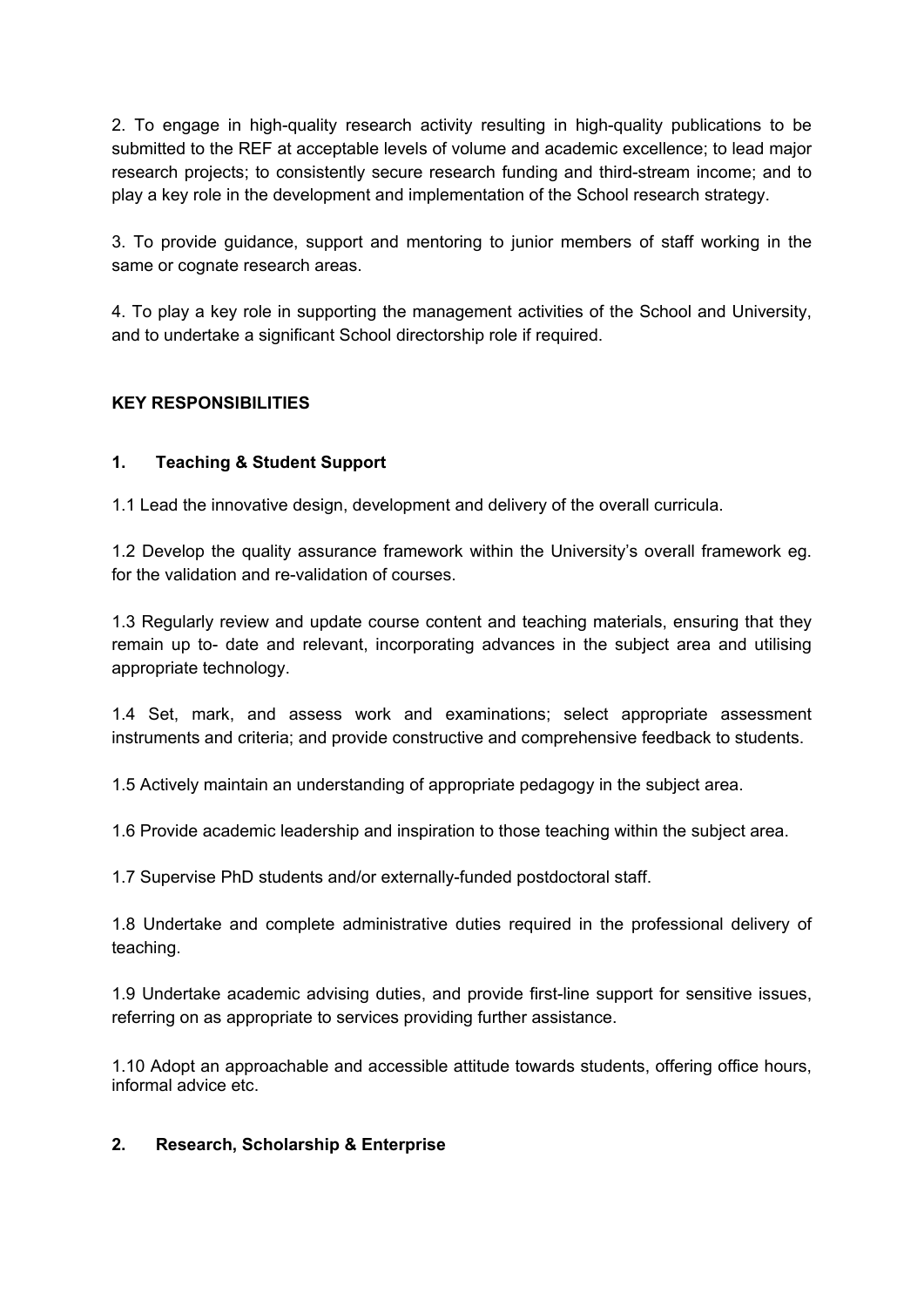2.1 Play a leading role in the development and implementation of Department and School research strategies and themes, and lead and co-ordinate research activity in own subject.

2.2 Identify and develop research objectives, and proposals for own or joint research.

2.3 Carry out independent research and act as a Principal Investigator or project leader on major research projects. This may involve leading and line-managing the staff including their recruitment, probation, mentoring, performance review and staff development; managing the budget, and taking responsibility for the delivery of the programme.

2.4 Define research objectives and questions, review and synthesise the outcomes of research studies, and develop ideas for application of research outcomes.

2.5 Develop proposals for major research projects which will make a significant impact, and lead to an increase in knowledge or understanding or the development of new explanations, insights, concepts or processes.

2.6 Produce high-quality research outputs that are world leading in the field, for publication in monographs or recognised high-quality journals, or performance/exhibition, as appropriate, and make a significant contribution to the School's REF assessment at acceptable levels of volume and academic excellence.

2.7 Make presentations at national and international conferences or exhibit work in other appropriate events of a similar standing, and play a lead role in identifying ways to disseminate research outputs informally via the internet, the media and other forms of public engagement.

2.8 Develop and maintain an independent research reputation by, for example, serving on peer review committees, or acting as a referee for journal articles or research grant applications.

2.9 Play a key role in the internal management of the REF assessment exercise.

2.10 Play a lead role in identifying sources of funding and securing bids, both individually and in collaboration with others.

2.11 Play a lead role in identifying and exploring opportunities for enterprise activity, knowledge exchange income and/or consultancy.

2.12 Provide academic leadership and inspiration to those working within their own research area, and foster interdisciplinary team-working.

2.13 Lead and develop internal and external networks to foster collaboration on both an individual level and on behalf of others in the School, share information and ideas, and promote the subject and the University, both nationally and internationally.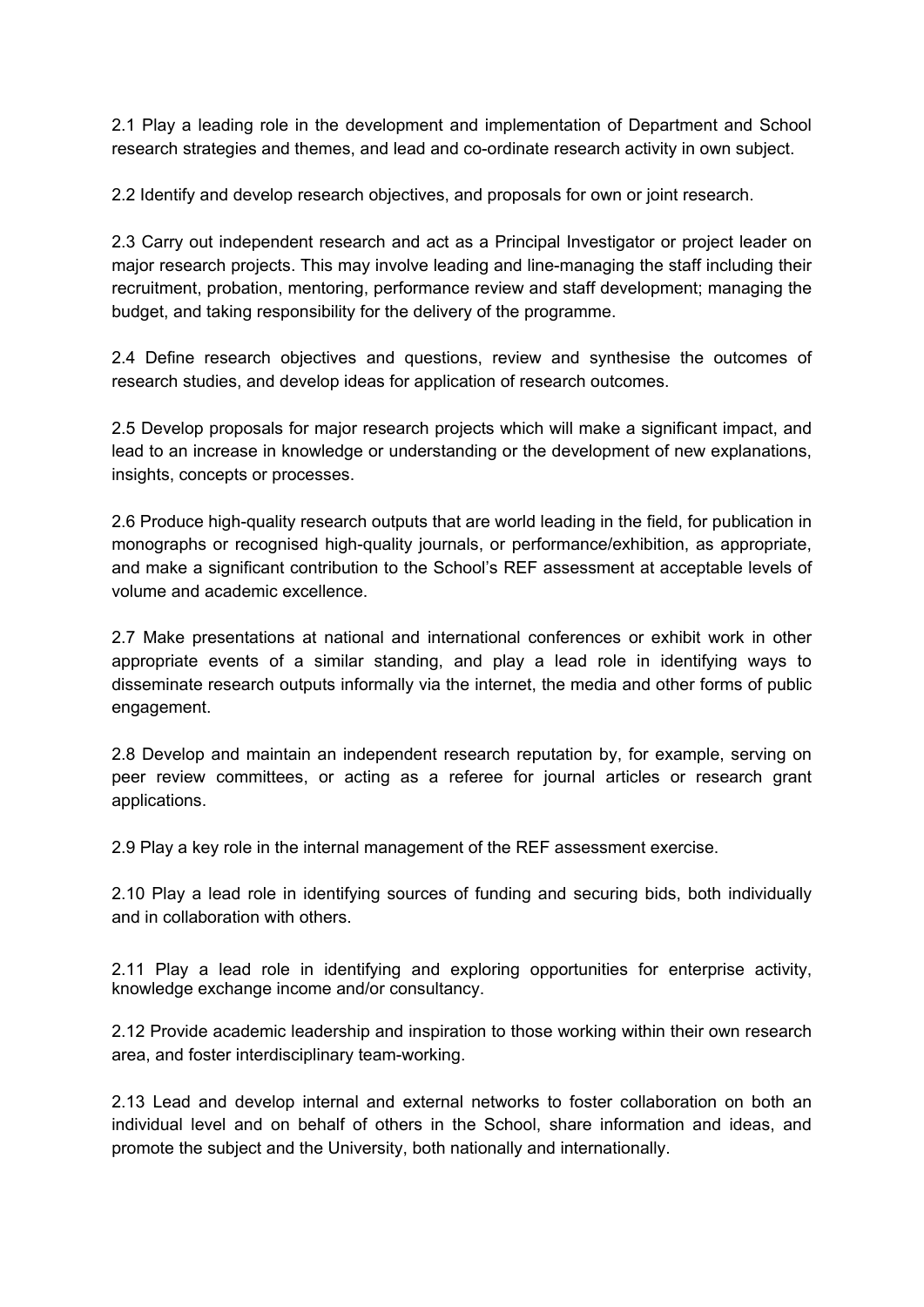2.14 Develop successful links with external contacts such as other educational and research bodies, employers, professional bodies and other providers of funding and research initiatives to foster collaboration and generate income, and to influence the external research and policy agenda.

2.15 Contribute to the enhancement of research quality and thinking in the field by being involved in quality assurance and other external decision-making bodies.

2.16 Act as a leading authority in the field or specialism, developing new knowledge, understanding and innovation in the area.

2.17 Conduct risk assessments and take responsibility for the health and safety of others, if required.

## **3. Contribution to School & University**

3.1 Attend and contribute to School meetings.

3.2 Contribute to the overall management of the School in areas such as budget management and business planning.

3.3 Contribute to School- and University-level strategic planning and development.

3.4 Engage in activities beyond day-to-day teaching duties, for example Admissions Days.

3.5 Assist with undergraduate and postgraduate recruitment.

3.6 Chair School or University committees, and participate in University decision-making and governance.

3.7 Undertake a School directorship role, for example Director of Research.

3.8 Advise and provide support to less experienced colleagues, and conduct Performance and Development Reviews, if required.

3.9 Mentor staff in related or cognate research areas, providing advice on personal and career development plans, and assisting them in identifying and securing career development opportunities. 3.10 Undertake additional administrative duties, as required by the Head of School.

### **4. Role-specific duties**

4.1 Manage and develop student recruitment strategies at undergraduate, postgraduate and doctoral levels to ensure the Department's continued growth.

4.2 Manage and develop teaching strategies with a view to maximizing the Department's NSS and TEF performances.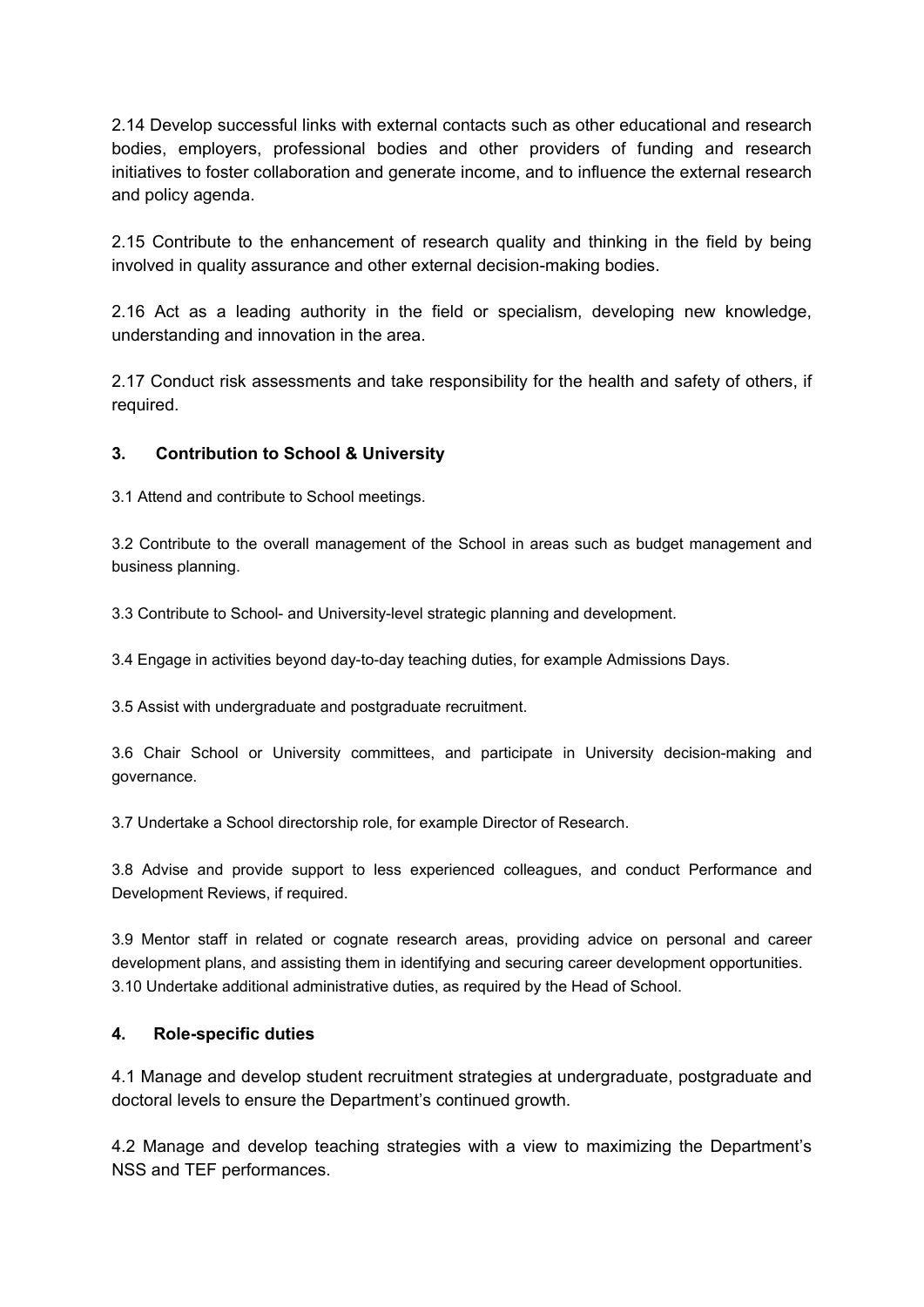4.3 Manage and develop research strategies to enhance the Department's global research reputation and improve its REF rating.

4.4 Manage staff recruitment and staff development strategies to ensure objectives in regard to NSS, TEF and REF are met.

4.5 Delineate a clear vision for taking the Department of Economics forward over the tenure of the post and identify and implement the optimal strategies to achieve this vision.

4.6 This Job Description sets out current duties of the post that may vary from time to time without changing the general character of the post or level of responsibility entailed.

## **5. INDICATIVE PERFORMANCE CRITERIA**

5.1 Evidence of quality in teaching and learning demonstrated in a range of measures, including student satisfaction; of thoughtful and effective innovation in the development of new courses and/or programmes; and of leadership in the promotion of teaching and learning in the subject.

5.2 Proven innovative teaching practice, typically adopted as best-practice within the institution.

5.3 Evidence of providing, or demonstrable potential to provide academic leadership, development, mentoring and career management advice for colleagues, research assistants and students in the area of teaching and learning.

5.4 A record of consistent involvement in external examining at research-intensive universities, and other forms of engagement in upholding academic standards.

5.5 Leadership of a national subject association.

5.6 Evidence of commitment to improving the student experience and/or leadership of a major change project designed to improve the student experience.

5.7 Publication of highly-regarded text books or other significant teaching materials for use in higher education, chosen by third parties on a discretionary basis.

5.8 Evidence of sustained output of high-quality research publications or other recognised forms of output, subjected to peer review and describing significant discoveries, applications or observations.

5.9 Evidence of leadership in the discipline and cognate disciplines, demonstrating an ability to inspire colleagues to develop their own research potential, including partnerships with individuals and/or bodies of international standing.

5.10 Sustained record of attracting funds year-on-year, which are notable awards in terms of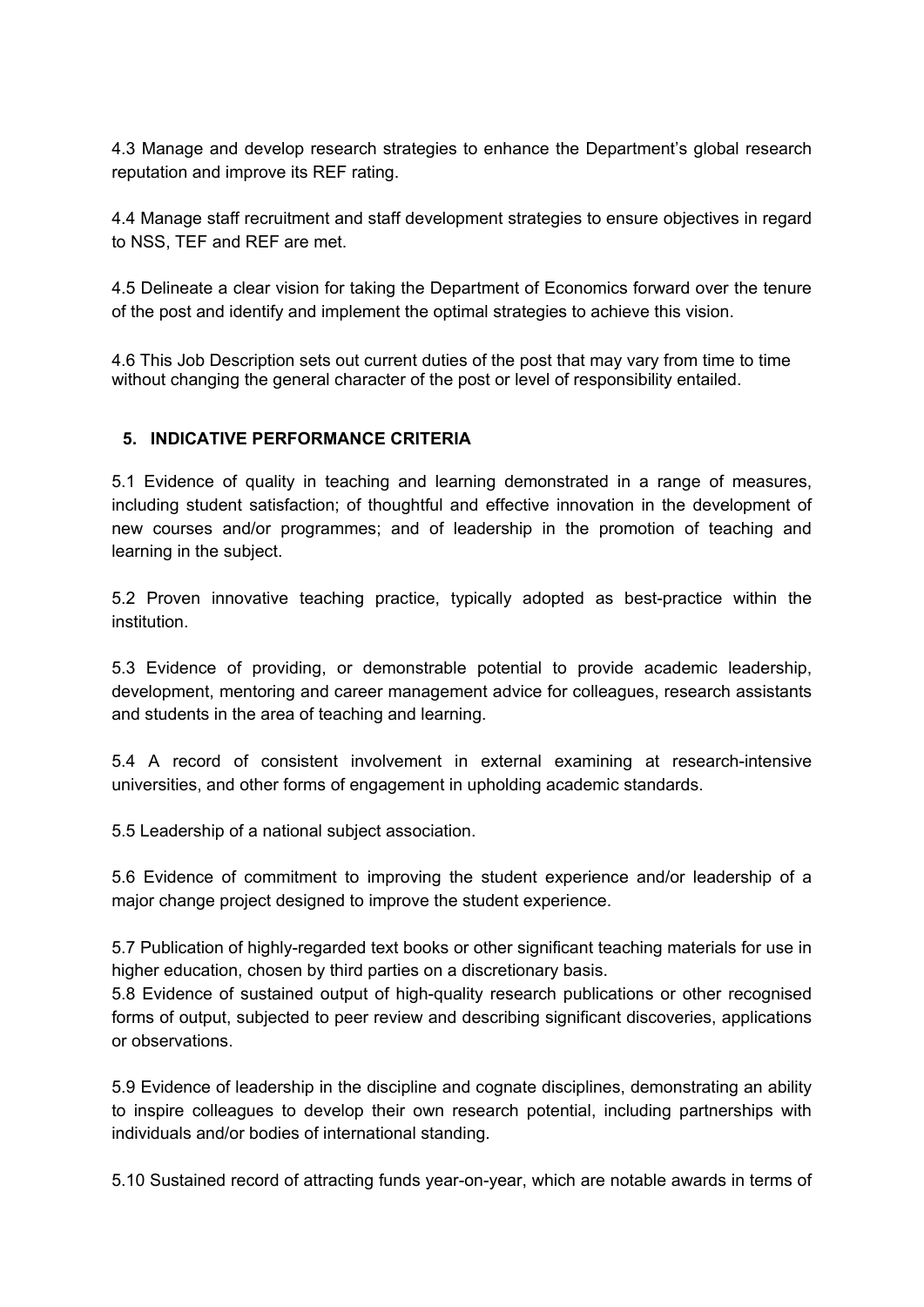size and scope, and of leadership of and collaboration in significant research projects and/or consultancy or work with external organisations.

5.11 Transfer of intellectual property into the wider economy.

5.12 Development of research and consulting relationships with other organisations, and development of business and community links that bring tangible benefits to the University.

5.13 Sustained record of successful postgraduate research supervision.

5.14 Academic distinctions (eg academic awards; editorship of, or refereeing for, journals; grant reviewer for awarding bodies; services for learned societies; election to Fellowships).

5.15 Transfer of research findings into practical applications and/or enrichment of the wider culture through creativity in the social sciences, humanities and the visual and performing arts.

5.16 External and visiting appointments.

5.17 Influence on the formulation of policy.

5.18 Advancement of the discipline through a distinctive contribution to intellectual leadership, professional, clinical or vocational practice.

5.19 Evidence of enhancing the international standing and profile of the School and University.

5.20 A sustained contribution to the delivery of University and/or School strategy.

5.21 Evidence of exceptional collegiality.

5.22 A leadership role within the University, creating significant performance improvement.

### **4. Person Specification**

### **ESSENTIAL CRITERIA**

- 1. Educated to doctoral level in Economics or a related discipline.
- 2. In-depth knowledge of specialism to enable the development of new knowledge, innovation and understanding in the field.
- 3. Excellent interpersonal skills, with the proven ability to engage with students using a variety of different methods.